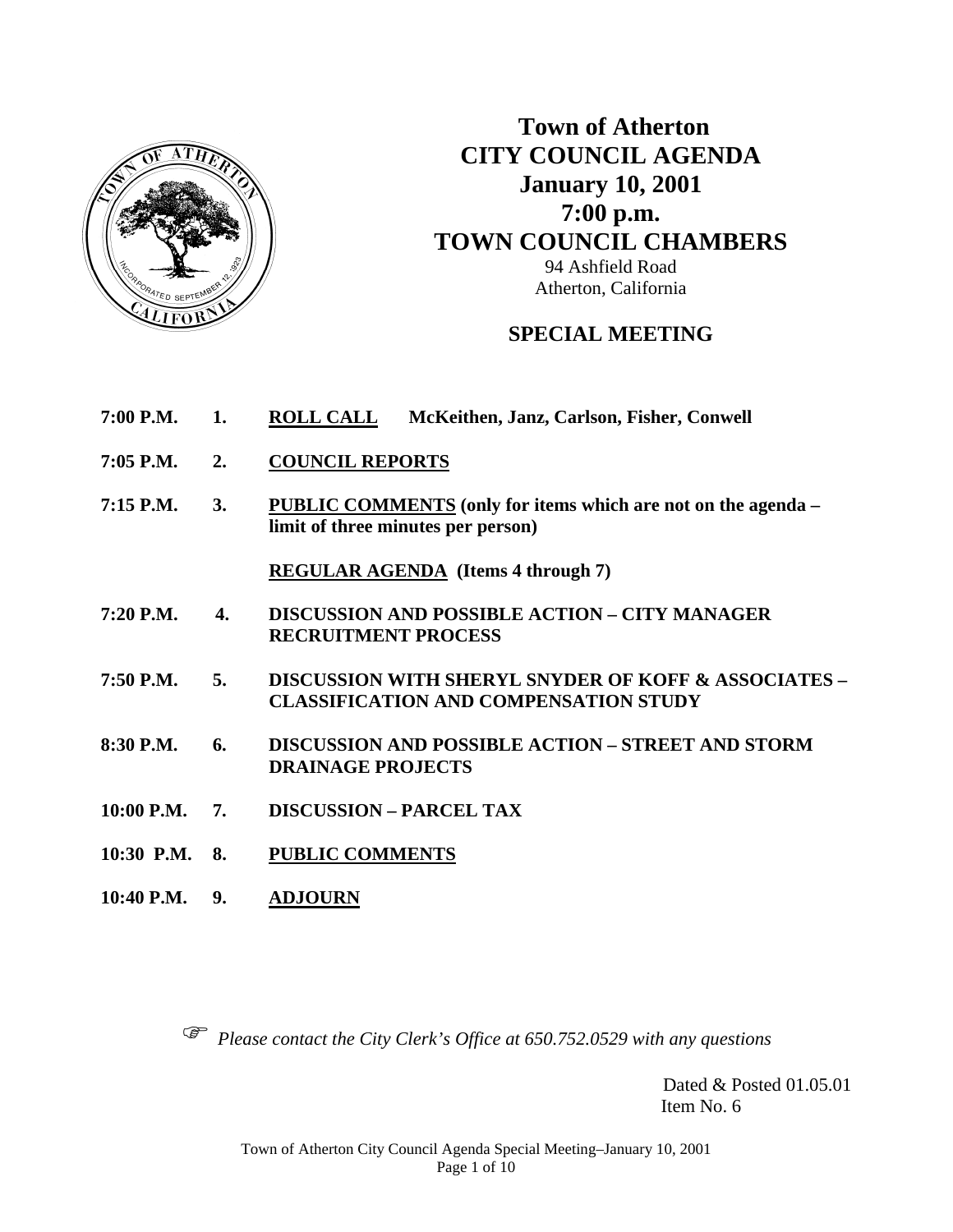

**Town of Atherton** 

# **CITY COUNCIL STAFF REPORT**

## **TO: HONORABLE MAYOR AND CITY COUNCIL INTERIM CITY MANAGER, RALPH FREEDMAN**

- **FROM: CLIFF TEMPS, PUBLIC WORKS DIRECTOR**
- **DATE: FOR THE MEETING OF JANUARY 10, 2001**

### **SUBJECT: SAMPLE INTEGRATED DRAINAGE AND STREET IMPROVEMENT PLAN AND COMPARISON OF STREET MAINTENANCE VERSUS REHABILITATION COST**

## **RECOMMENDATION**

Review and discuss the information contained in the staff report and give staff direction for further refinement.

## **INTRODUCTION**

The Town Council commissioned and has received studies defining Townwide drainage and street improvement needs and has asked staff to draft a program that integrates the two. The Council has also asked staff for information comparing the costs of maintaining streets in improved condition, compared to their present condition. The sample program and street cost information contained herein is intended to facilitate discussion and assist the Council in its deliberations concerning the contents of long-term financing and parcel tax programs it may consider presenting to Atherton voters.

## **SAMPLE DRAINAGE AND STREET PROGRAM**

A complete list of the drainage projects proposed by Nolte and staff's SAMPLE DRAINAGE AND STREET IMPROVEMENT PLAN are attached. This version of the plan includes all but four of the drainage projects recommended in the Nolte study. The reasons for excluding these projects are listed in the plan. The sample plan also includes those street projects which improve arterial and collector streets as recommended by the Nichols' Study, projects that are needed to preserve the condition of streets which are now in "Superior Condition," and projects located on streets involved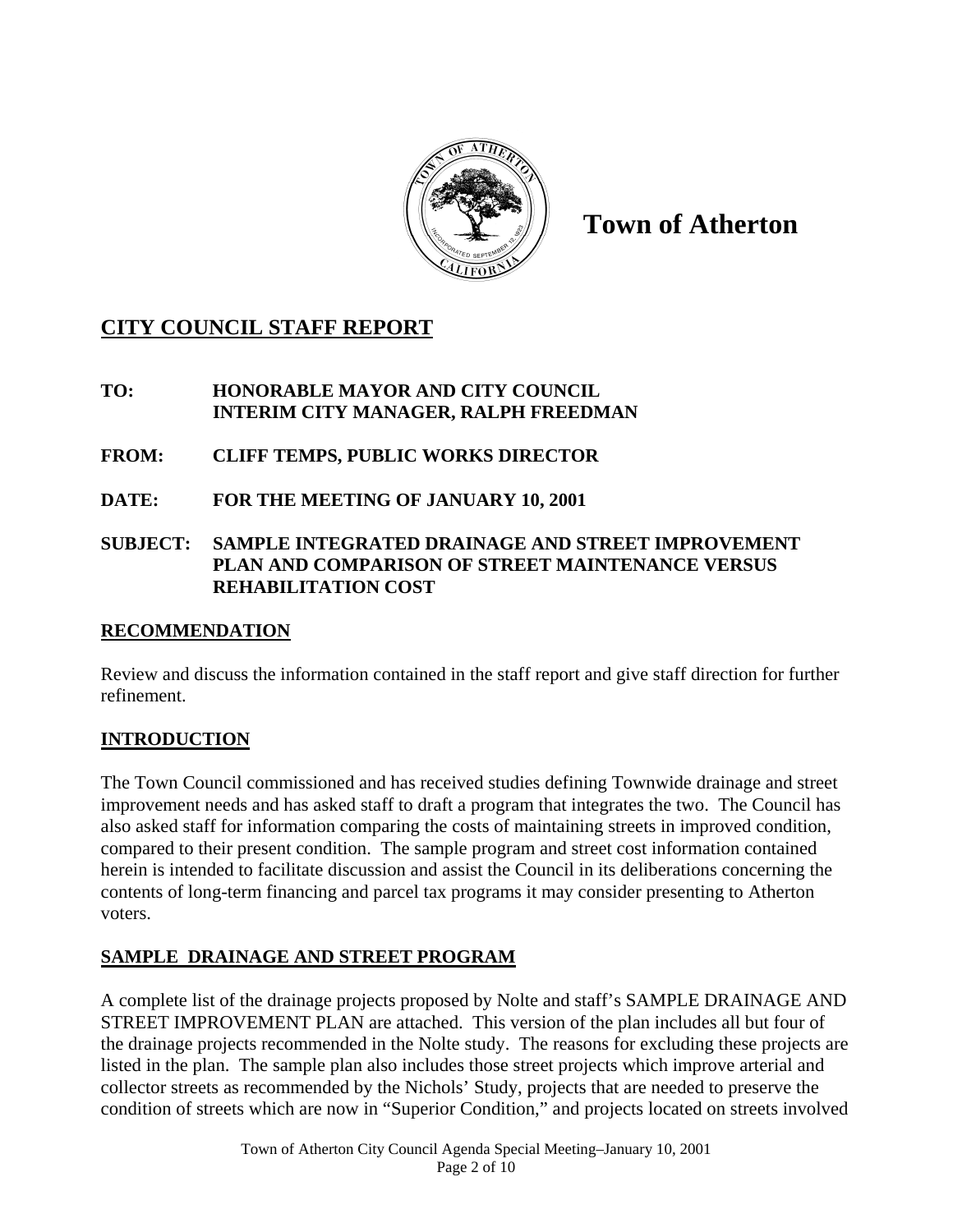in drainage projects or which take the place of recommended drainage projects. The total cost of the projects in the plan is \$50,740,000, based on adjustments for inflation and scheduling work to start on specific projects in 2002, 2003 and 2004.

Projects have been separated into priority categories envisioned by staff. These are:

| Priority 1 | Projects to preserve or restore Atherton Channel and related street work -<br>\$26,002,000.                                                                    |
|------------|----------------------------------------------------------------------------------------------------------------------------------------------------------------|
| Priority 2 | Projects to relieve flooding on most heavily used streets and related street<br>rehabilitation - \$6,851,000.                                                  |
| Priority 3 | Projects to rehabilitate remaining collector streets and related drainage projects -<br>\$8,637,000.                                                           |
| Priority 4 | Most significant Nolte recommended projects not included in Priorities 1 through 3 -<br>\$6,204,000.                                                           |
| Priority 5 | Relatively minor projects recommended by Nichols to maintain condition of streets<br>already in "Superior Condition" - \$1,308,000.                            |
| Priority 6 | Remaining drainage projects recommended by both Nolte and staff - \$1,738,000.                                                                                 |
| Priority 7 | Remaining Nolte drainage projects not recommended by staff - \$2,048,000. These<br>are not included in the \$50,740,000 cost figure for the Suggested Program. |

Within each priority, projects have been grouped in consideration of lead time required and geographic commonality.

The SAMPLE INTEGRATED DRAINAGE AND STREET IMPROVEMENT PLAN results in improving 9.60 miles of arterial and collector streets and 7.83 miles of residential streets to superior condition. These are listed on the page following the Sample Plan titled SUMMARY OF STREET WORK INCLUDED IN INTEGRATED LONG-TERM FINANCING PROPOSAL.

## **STREET MAINTENANCE VERSUS REHABILITATION COST CONSIDERATIONS**

Attached is a table titled IDEAL ROAD MAINTENANCE VS RECONSTRUCTION COST COMPARISONS that shows the costs of ideal road maintenance for streets in different categories of condition, generalized costs of improving streets from less than superior condition to superior condition and the payback times (years of reduced maintenance costs) to recover rehabilitation or reconstruction costs. It needs to be stressed that the maintenance activities and frequencies shown are "ideal." What happens in the real world is that there is rarely enough budget to provide ideal maintenance for all streets. The outcome is that streets receiving less than ideal maintenance deteriorate in condition. This deterioration results in the need for more costly maintenance. Eventually, if streets are not rehabilitated, they deteriorate to the point where the most costly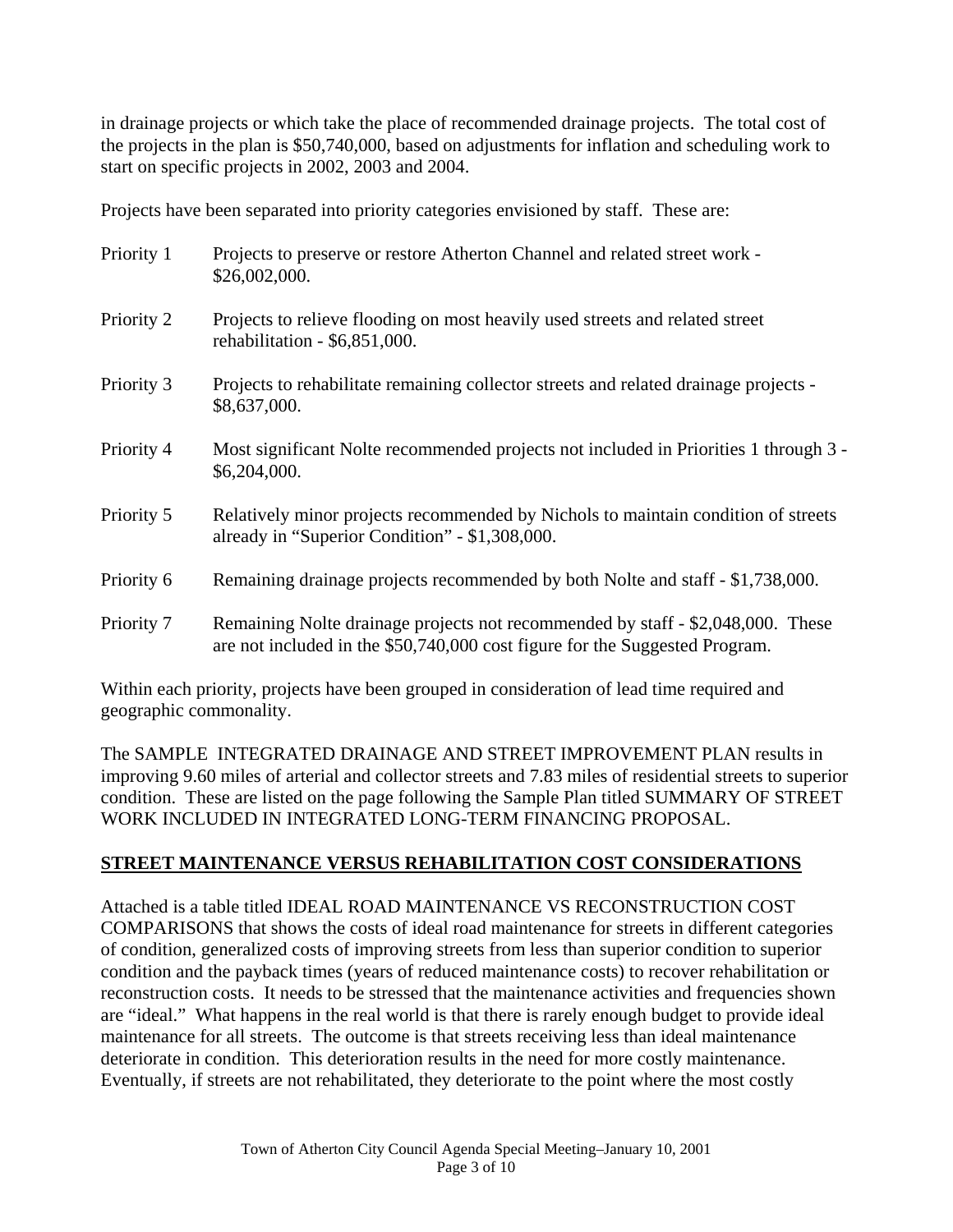measure, reconstruction, is the only option. Nichols categorized 6.52 miles of Town streets being in need of reconstruction.

Using results of the pavement condition index survey done last spring, for want of better information that would require deflection testing, staff's estimate of street conditions that would exist, after the Sample Integrated Plan is carried out, is shown below:

9.60 miles of arterial and collector streets improved to superior condition by Integrated Plan 1.05 of arterial streets already in superior condition according to PCI study

7.53 miles of residential streets improved to superior condition by Integrated Plan 0.58 miles of residential streets already in superior condition according to Nichols

11.64 (additional) miles of residential streets in probably close to superior condition according to PCI study

13.40 miles of residential streets somewhere between good and fair condition according to PCI study - assume 6.70 miles each of good and fair

 3.57 miles of residential streets in need of reconstruction according to Nichols 4.15 (additional) miles of residential streets in need of reconstruction according to PCI study

### **STREET MAINTENANCE PRIORITIES**

When maintenance funds are insufficient to pay for all ideal maintenance, priorities must be set for spending the money that is available. It is most logical to set priorities on the basis of highest return for each dollar spent. This leads to the following order of priorities:

- #1 Pot hole patching streets in poor condition to avoid the potential cost of liability resulting from unsafe road condition.
- #2 Maintenance of arterials and collectors in superior and good condition to maintain them in that condition and avoid higher cost of maintenance if they are allowed to deteriorate to worse condition and maintain low exposure to poor road condition liability on high volume streets.
- #3 Maintenance of residential streets in superior condition to maintain them in that condition, avoid higher cost of maintenance if they are allowed to deteriorate to worse condition.
- #4 Maintenance of residential streets in good condition to maintain them in that condition and avoid higher cost of maintenance if they are allowed to deteriorate to worse condition.

### **COMPARISON OF STREET MAINTENANCE COSTS AND ACCUMULATED UNMET STREET REPAIR NEEDS UNDER DIFFERENT STREET IMPROVEMENT SCENARIOS**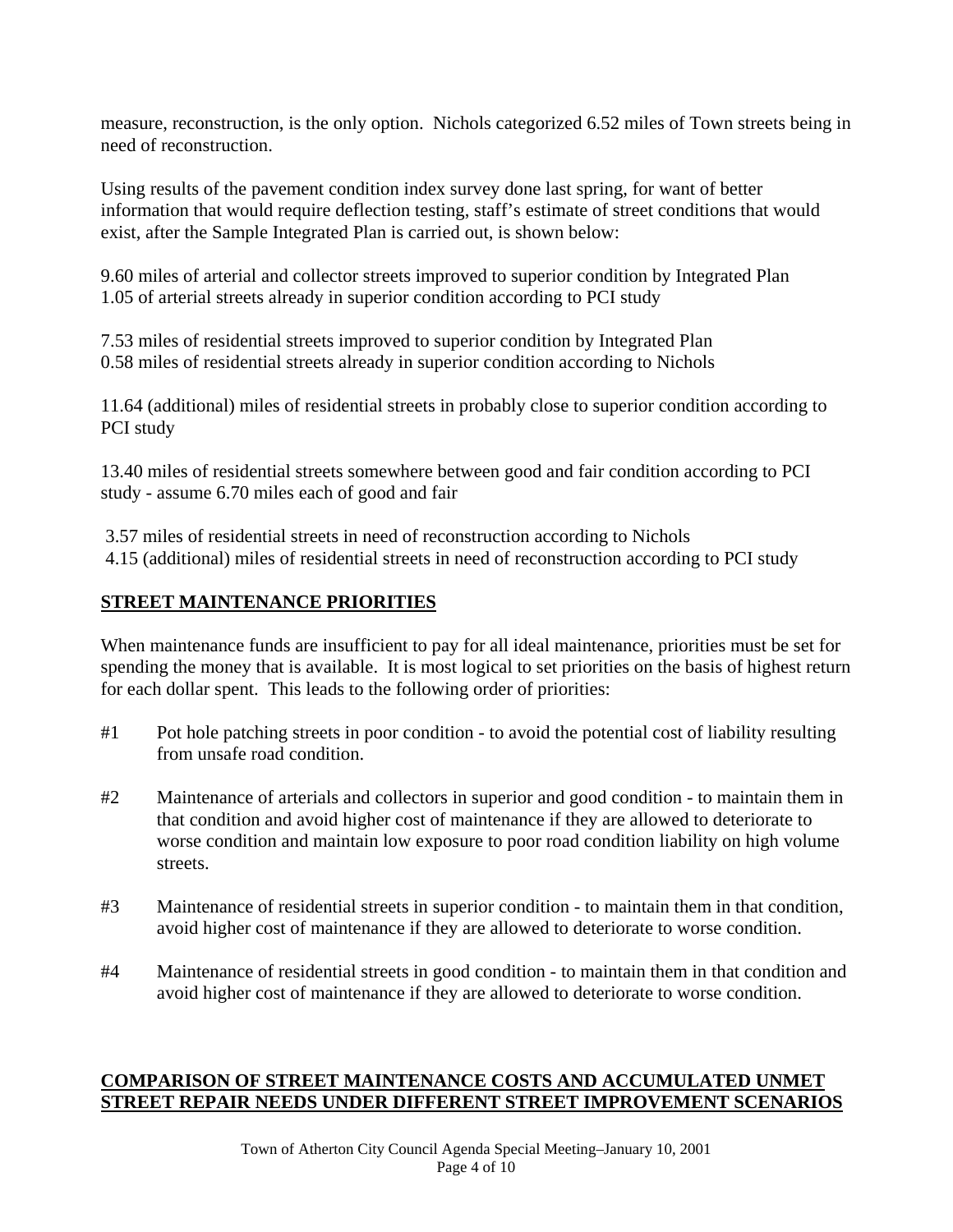The final table attached to this report shows the dramatic effect of improving streets on maintenance costs on a townwide basis. Our current street deficiency (the cost to bring all streets to the condition where they require the minimum amount of maintenance) is \$27,400,000. If the work to do this is spread over 3 years following the approval of a bond measure, the actual cost would be increased by price creep to \$30,350,000. If this investment is made, ideal annual maintenance of all Town streets would be \$713,145. If only the \$9,450,000 worth of street work included in the Suggested Integrated Plan is done, the annual cost of ideal maintenance would increase to \$2,038,588. Alternatively, if \$30,350,000 worth of street work is done but the annual maintenance expenditure is restricted to \$713,145, the cost to go back later and try to catch up with street deficiencies increases very rapidly: from \$18,900,000, under the Suggested Integrated Plan in the first year, to \$30, 996,000 after 10 years, \$49,838,000 after 20 years and \$77,659,000 after 30 years. These and a "No Street Improvement Scenario" are illustrated on the last table attached to this report.

### **CONCLUSION:**

It appears the greatest popular interest is in projects to improve the Town's drainage. These projects address public safety and convince issues to which it is difficult to attach economic value. Expenditures for street rehabilitation and upgrade projects can be shown to produce significant tangible savings.

### **RECOMMENDATION**:

Review and discuss the material contained in this report and provide direction to staff for formulation of project development programs.

Respectfully submitted: Reviewed/Approved:

Cliff Temps Ralph Freedman Public Works Director **Interim City Manager** 

# **SAMPLE INTEGRATED DRAINAGE AND STREET IMPROVEMENT PLAN**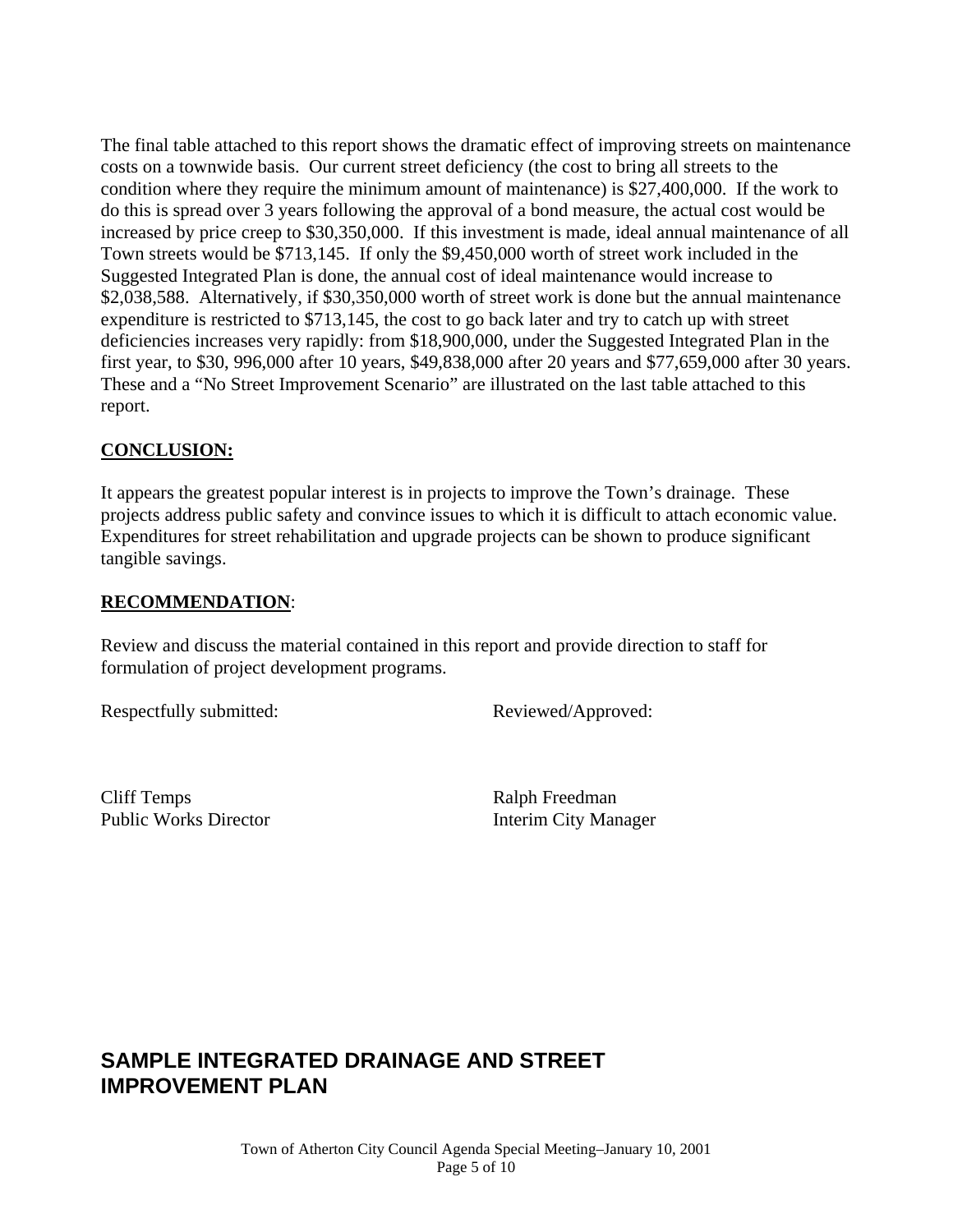| <b>PROJECTS</b>                                                                                                                                                                                                                                                                                       | <b>Yr 2000 Cost</b><br>years out<br><b>Const Yr Cost</b> |
|-------------------------------------------------------------------------------------------------------------------------------------------------------------------------------------------------------------------------------------------------------------------------------------------------------|----------------------------------------------------------|
| <b>PRIORITY 1 - PROJECTS TO PRESERVE OR RESTORE ATHERTON</b><br><b>CHANNEL AND</b><br><b>RELATED STREET REHABILITATION</b><br>Drainage Projects H, II and JJ - Repair or reline deteriorated segments of<br>Atherton Channel lining - No street work involved                                         | \$4,216,000<br>3 years<br>\$4,659,000                    |
| Drainage Projects U (Barry and Elena culvert widenings) and HH1 and HH2<br>(Watkins and Marsh Road channel and culvert enlargements) - To increase<br>capacity of deficient sections of Atherton Channel                                                                                              | \$18,380,000<br>4 years<br>\$20,953,000                  |
| Road rehabilitation in conjunction with Drainage Project HH2 consisting of Marsh<br>Road rehabilitation (gutter and 2 1/2" overlay) and Watkins Avenue from RR to<br>Middlefield rehabilitation (gutter and 3" overlay) to be done at same time.                                                      | \$342,482<br>4 years<br>\$390,000                        |
| <b>TOTAL COST OF PRIORITY 1</b>                                                                                                                                                                                                                                                                       | \$26,002,000                                             |
| <b>PRIORITY 2 - PROJECTS TO RELIEVE FLOODING ON MOST HEAVILY</b><br>USED STREETS AND RELATED STREET REHABILITATION                                                                                                                                                                                    |                                                          |
| Middlefield Road Pavement Rehabilitation and drainage (\$2,200,000 cost for<br>pavement work and a portion of required drainage is to be funded with Federal,<br>State and already reserved Town funds.                                                                                               | No new funds<br>are required                             |
| Portion of El Camino Outfall Drainage Project M5 lying within Middlefield Road<br>\$500,000                                                                                                                                                                                                           | \$500,000<br>2 years<br>\$561,000                        |
| Drainage projects Y, GG, FF1 and FF2, all on Middlefield Road. Total cost is<br>\$1,139,000 of which \$360,000 is already in Middlefield Road Pavement<br>Rehabilitation project                                                                                                                      | \$779,000<br>2 years<br>\$834,000                        |
| Drainage Projects M1 and remainder of M5 - El Camino drainage and outfall.<br>(Portion of outfall is in Fair Oaks Ave) \$4,336,000                                                                                                                                                                    | \$4,336,000<br>4 years<br>\$4,943,000                    |
| Fair Oaks rehabilitation (gutter and 2" overlay).  Doing Rule 20 overhead wire<br>undergrounding project requested by area residents should be considered in<br>conjunction with other work on Fair Oaks for savings on its cost. Most of the<br>Rule 20 cost would be absorbed by utility companies. | \$350,342<br>4 years<br>\$399,000                        |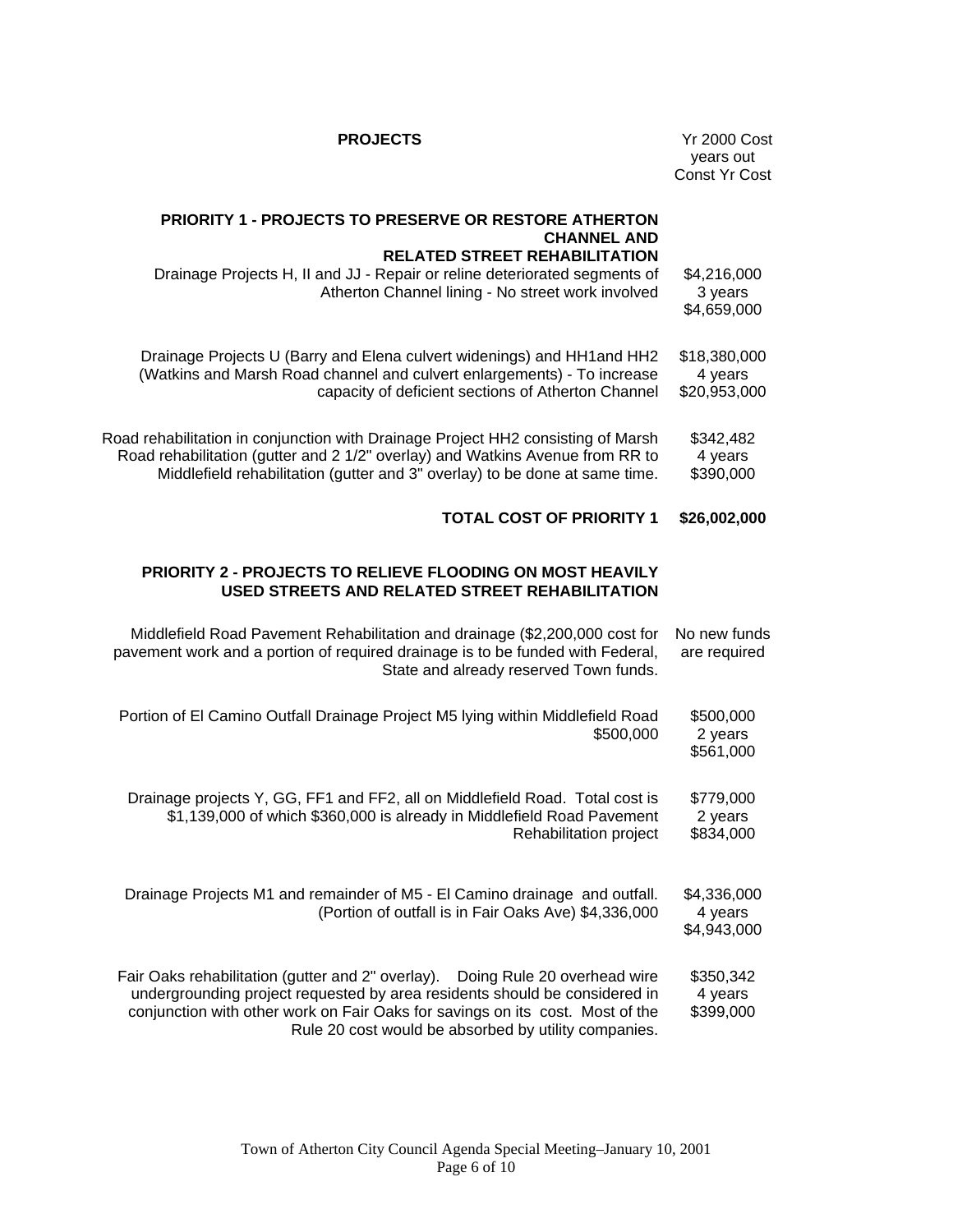Drainage Projects M2 Fair Oaks Lane system - \$89,000) and P (Virginia/Fair Oaks intersection regrade \$\$11,000) \$100,000 4 years \$114,000

**TOTAL COST OF PRIORITY 2 \$6,851,000** 

## **SAMPLE INTEGRATED DRAINAGE AND STREET IMPROVEMENT PLAN**

| <b>PROJECTS</b>                                                                                                                                                                                                                                                                                                                                    | <b>Yr 2000 Cost</b><br>years out<br><b>Const Yr Cost</b> |
|----------------------------------------------------------------------------------------------------------------------------------------------------------------------------------------------------------------------------------------------------------------------------------------------------------------------------------------------------|----------------------------------------------------------|
| <b>PRIORITY 3 - PROJECTS TO REHABILITATE REMAINING COLLECTOR</b><br><b>STREETS AND RELATED DRAINAGE PROJECTS</b><br>AND RELATED DRAINAGE PROJECTS                                                                                                                                                                                                  |                                                          |
| Encinal - grind and 3" overlay \$39,585                                                                                                                                                                                                                                                                                                            | \$795,398<br>2 years<br>\$851,000                        |
| Glenwood - 3" overlay and gutter \$256,449<br>Oak Grove - 2" overlay and gutter \$395,109<br>Ravenswood - 2" overlay \$31,514<br>Ringwood - wedge cut & 2" overlay \$11,373<br>Atherton west of Alameda - edge work \$28,323<br>Stockbridge west of Alameda - 2" overlay \$33,045                                                                  |                                                          |
| Watkins, ECR to RR - reconstruct and gutter \$213,899                                                                                                                                                                                                                                                                                              | \$676,890<br>3 years<br>\$748,000                        |
| Valparaiso - 2 1/2" overlay and gutter \$462,991 - does away need for drainage<br>project V - regrade Por los Arobles/Valparaiso intersection costing \$14,000                                                                                                                                                                                     |                                                          |
| Atherton east of Alameda - 2 to 3" overlay & gutter \$688,582                                                                                                                                                                                                                                                                                      | \$6,173,336<br>4 years<br>\$7,038,000                    |
| Elena - 2" overlay and gutter \$361,821<br>(2 projects above do away with need for Drainage Project M4 - El Camino swale<br>\$27,000                                                                                                                                                                                                               |                                                          |
| Drainage Project T2 - Atherton-Elena storm drain upgrade \$1,162,000<br>Stockbridge west of Alameda - reconstruction \$2,234,061 and does away with<br>the need for Drainage Project O Stockbridge swale and regrade \$442,000<br>Drainage Project I - Selby/Stockbridge upgrade \$1,521,000<br>Barry Lane - 2" to 3" overlay and gutter \$205,872 |                                                          |

#### **TOTAL COST OF PRIORITY 3 \$8,637,000**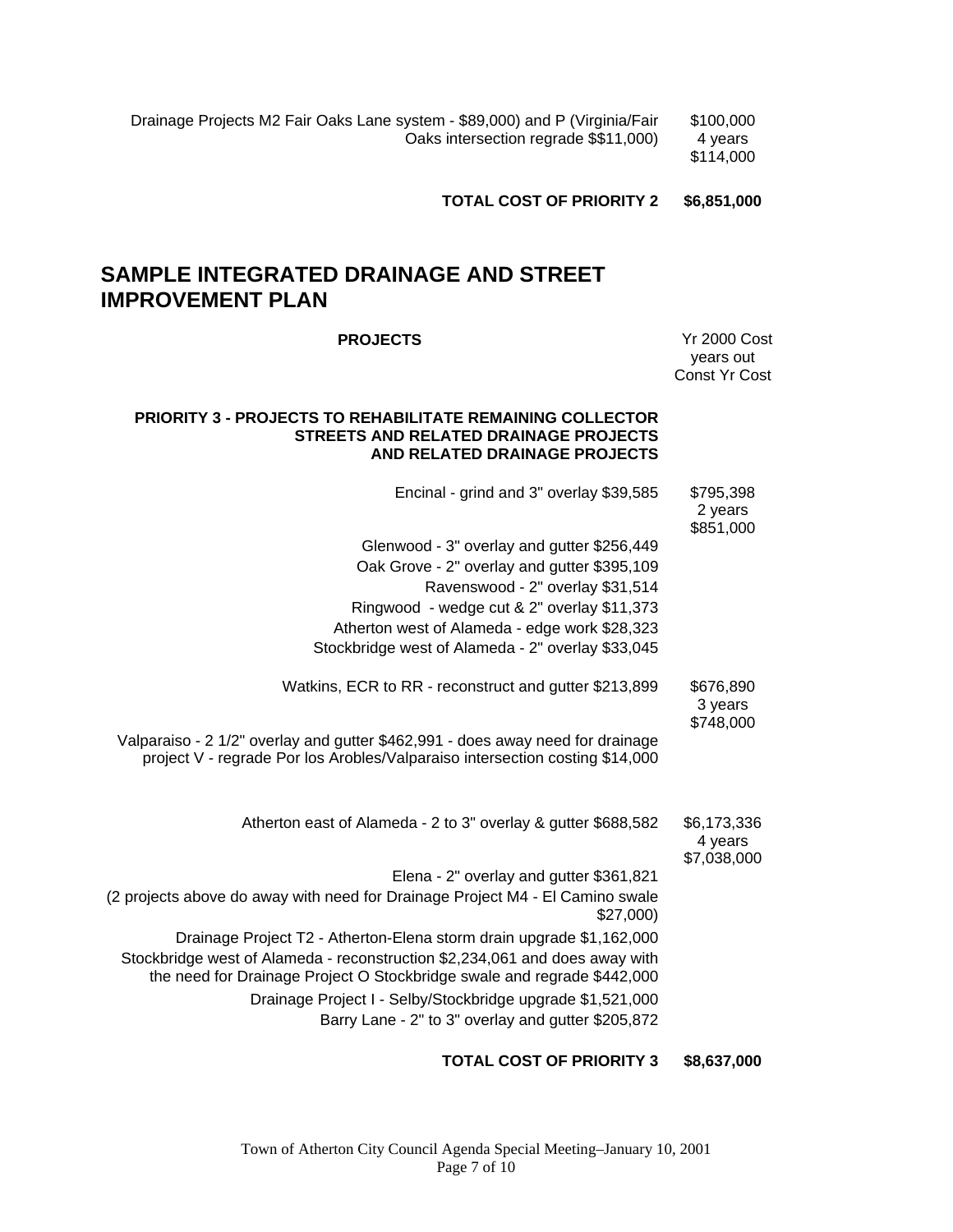# **SAMPLE INTEGRATED DRAINAGE AND STREET IMPROVEMENT PLAN**

#### **PROJECTS** Yr 2000 Cost

|                                                                                                                        | years out<br><b>Const Yr Cost</b>     |
|------------------------------------------------------------------------------------------------------------------------|---------------------------------------|
| <b>PRIORITY 4 - MOST SIGNIFICANT NOLTE RECOMMENDED PROJECTS</b><br><b>NOT INCLUDED IN PRIORITIES 1 THROUGH 3</b>       |                                       |
| <b>Drainage Projects</b>                                                                                               |                                       |
| C - Fletcher/Ridgeview system \$432,000                                                                                | \$2,354,000<br>2 years<br>\$2,519,000 |
| E1 - Alameda/Mulberry/Polhemus Upgrade \$894,000                                                                       |                                       |
| E2 - Mandarin storm drain system \$206,000                                                                             |                                       |
| E3 - Polhemus storm drain system \$242,000                                                                             |                                       |
| E4 - Mulberry slotted drain \$29,000                                                                                   |                                       |
| F2 - Euclid storm drain system \$67,000                                                                                |                                       |
| T1 - Elena/Faxon barrier curb \$28,000                                                                                 |                                       |
| W2 - Mac Bain/Alejandra/Brittany SD system & upgrade \$456,000                                                         |                                       |
| Z2 - Heather storm drain system and upgrade \$303,000                                                                  | \$1,784,000<br>3 years                |
| AA2 - Irving storm drain system and upgrade \$261,000                                                                  | \$1,971,000                           |
| CC2 - Greenoaks upgrade storm drain system \$764,000                                                                   |                                       |
| CC3 - Bay Road upgrade storm drain system \$456,000                                                                    |                                       |
| <b>Related Street Rehabilitation Projects</b>                                                                          |                                       |
| Fletcher - Alta Vista to Ridgeview - 2 1/2" & gutter \$94,862                                                          | \$851,591<br>2 years<br>\$911,000     |
| Ridgeview - Fletcher to Atherton 2" \$57,549                                                                           |                                       |
| Mulberry - 2" overlay \$18,350                                                                                         |                                       |
| Polhemus courts 2" overlay and gutters \$84,613                                                                        |                                       |
| Euclid - 2" and gutters \$111,636                                                                                      |                                       |
| Brittany Meadows - 2" overlay and gutters \$68,741                                                                     |                                       |
| Almendral - Austin to El Camino Reconstruct \$415,840, does away with need for<br>drainage project N costing \$278,000 |                                       |
| North Heather - 2" overlay and gutter \$109,288                                                                        | \$726,980<br>3 years<br>\$803,000     |
| Irving - Magnolia to James 2" overlay & gutter \$153,720                                                               |                                       |
| Greenoaks - Fredrick to Deodora 2" and gutter \$178,876                                                                |                                       |
| Greenoaks - Deodora to James Reconstruct \$285,096                                                                     |                                       |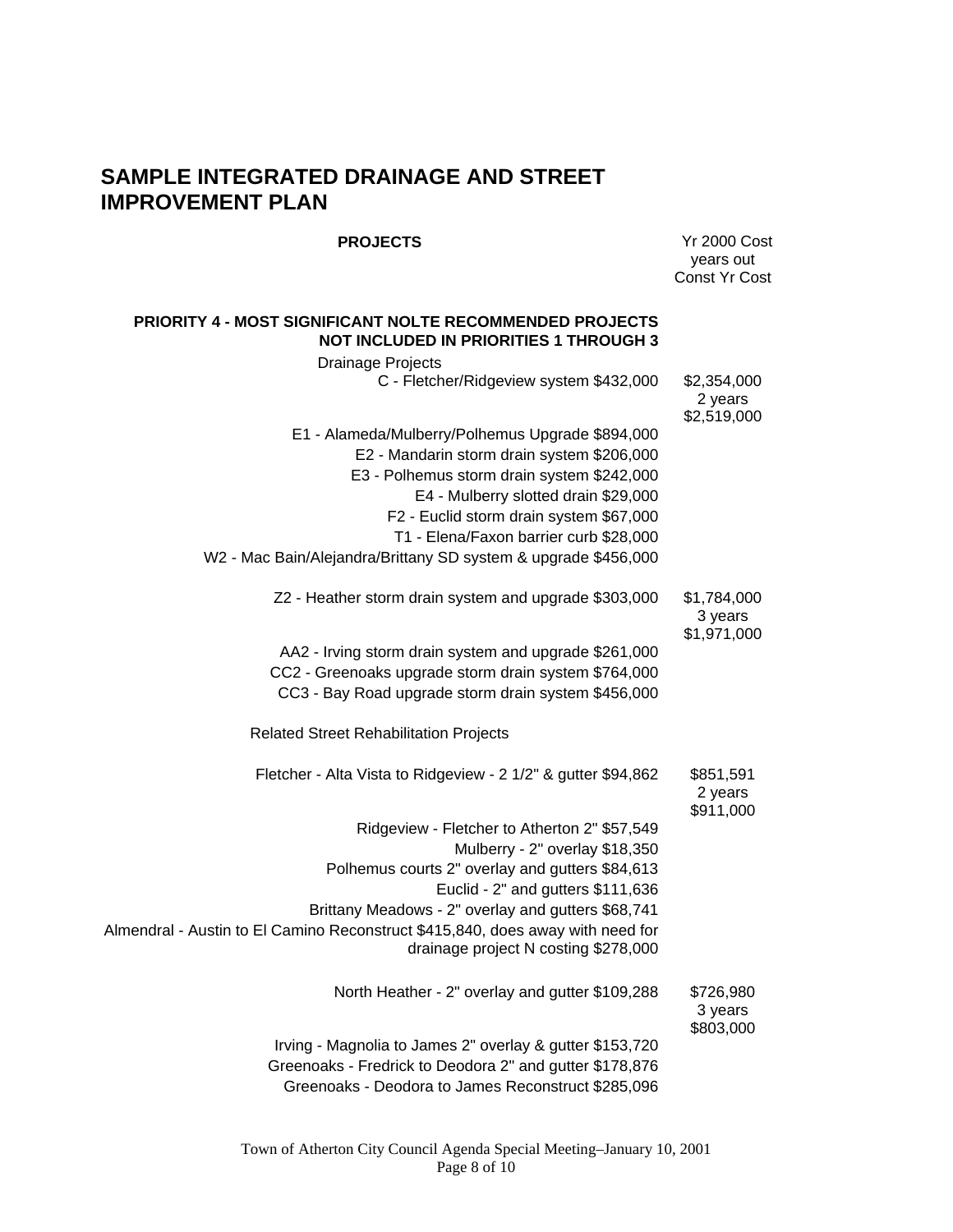## **TOTAL COST OF PRIORITY 4 \$6,204,000 SAMPLE INTEGRATED DRAINAGE AND STREET IMPROVEMENT PLAN**

**PROJECTS** Yr 2000 Cost years out Const Yr Cost

#### **PRIORITY 5 - RELATIVELY MINOR PROJECTS RECOMMENDED BY NICHOLS TO MAINTAIN CONDITION OF STREETS IN "SUPERIOR CONDITION"**

| \$502,869<br>2 years<br>\$538,000         | Faxon - Faxon Forest to Elena - edge repairs & gutters \$77,711                                                                                                                                                                        |
|-------------------------------------------|----------------------------------------------------------------------------------------------------------------------------------------------------------------------------------------------------------------------------------------|
|                                           | Monte Vista - edge repairs \$5,981<br>Fletcher - south of Fletcher to end - edge repairs & gutter \$13,290<br>Alejandra - edge repairs and gutters \$149,789 and portion of drainage project<br>W1 - Alejandra/Brittany swale \$15,000 |
|                                           | Camino Por Los Arboles - edge repairs and gutters \$135,018<br>Selby - Tuscaloosa to Stockbridge \$106,080 and accomplishes drainage project<br>J1 East Selby swale which would have cost \$43,000                                     |
| \$697,254<br>3 years<br>\$770,000         | James - Greenoaks to Irving edge repairs & gutters \$112,027 and accomplishes<br>drainage project DD which would have cost \$28,000                                                                                                    |
|                                           | Fredrick - Greenoaks to Ringwood edge repairs & gutters \$101,790 and<br>drainage project CC1 Greenoaks swale \$15,000                                                                                                                 |
|                                           | Greenoaks - Oak Grove to Rosewood - edge repair & gutters \$36,426<br>Catalpa - Linden to James - edge repair & drainage \$292,322<br>Rosewood edge repairs and gutters \$139,689                                                      |
| \$1,308,000                               | <b>TOTAL COST OF PRIORITY 5</b>                                                                                                                                                                                                        |
|                                           | <b>PRIORITY 6 - REMAINING DRAINAGE PROJECTS RECOMMENDED BY</b><br><b>BOTH NOLTE AND STAFF</b>                                                                                                                                          |
| \$1,598560<br>$21/2$ years<br>\$1,738,000 | Drainage Project B2 - Belbrook/Walsh culvert upgrade \$216,000                                                                                                                                                                         |
|                                           |                                                                                                                                                                                                                                        |
|                                           | Drainage Project A - Reservoir Road regrade, crown adjustment and gutter<br>\$20,000<br>Droinege Project K Correna (Selby intersection regrade \$12,000                                                                                |

Drainage Project K - Serrano/Selby intersection regrade \$13,000 Drainage Project M3 El Camino/Isabella swale and regrade \$9,000 Drainage Project R - Linda Vista/Camino Al Lago intersection regrade \$15,000